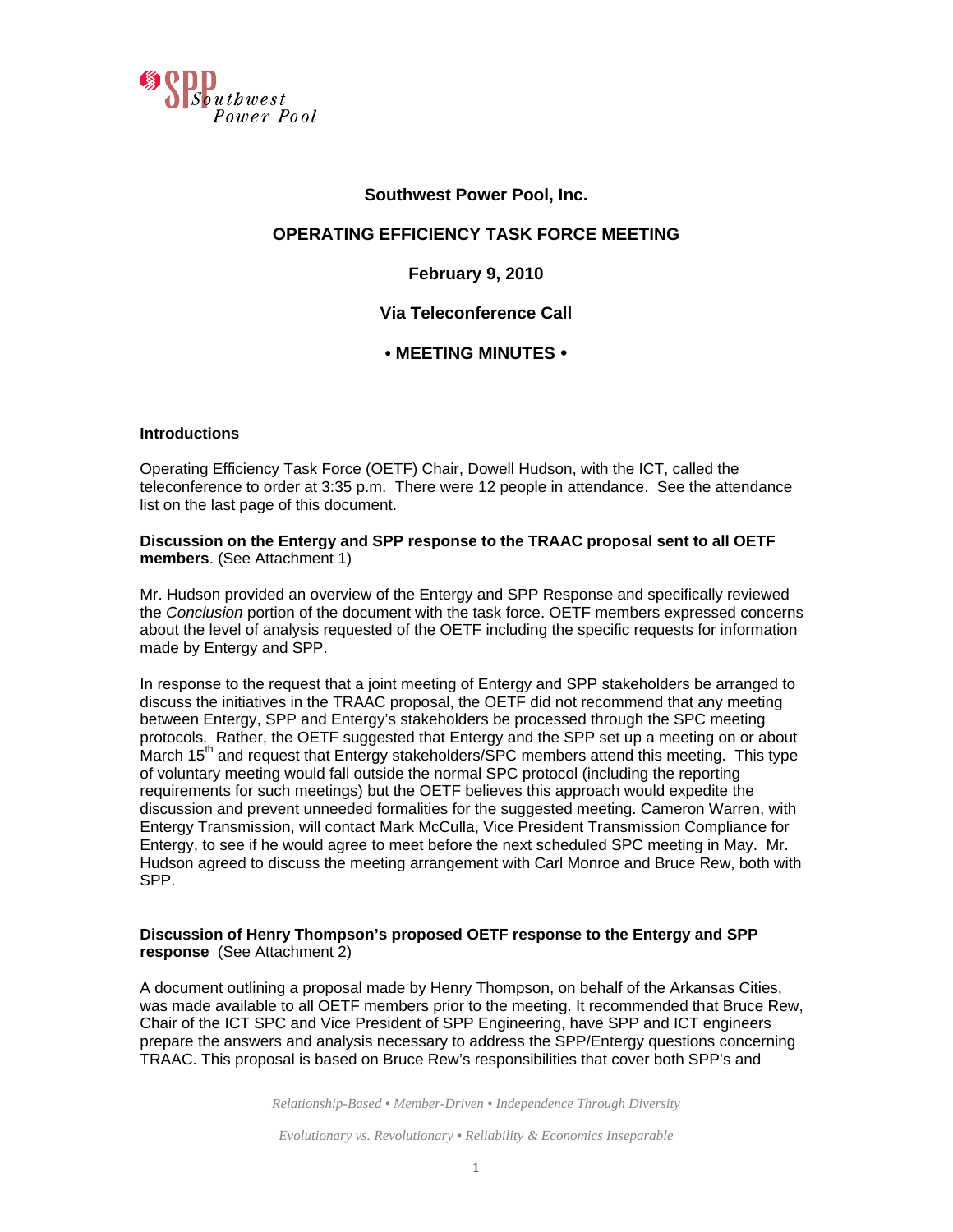

Entergy's Transmission Planning groups. The proposal suggests that these two groups have unique access to the data and talent needed to prepare the required answers and analysis of the SPP and Entergy response to the TRAAC proposal**.** 

The task force reviewed Mr. Thompson's recommendation and unanimously voted to recommend the proposal to the SPC for full adoption at either the next scheduled SPC meeting or a special meeting called by SPC members.

Since there were no additional comments or discussion, the meeting adjourned at 4:02.

#### **Attendees**:

Rick Henley, City of Jonesboro Henry Thompson, Arkansas Cities Seth Brown, GDS Associates Jeff Price, Wright and Talisman Jayme McNiel, SPWA Dave Wilson, Arkansas Cities Terry McKinney, Benton Utilities Cameron Warren, Entergy Kevin Bates, SPP Tim Phillips, SPP ICT Dowell Hudson, SPP ICT Kim Gorter, SPP ICT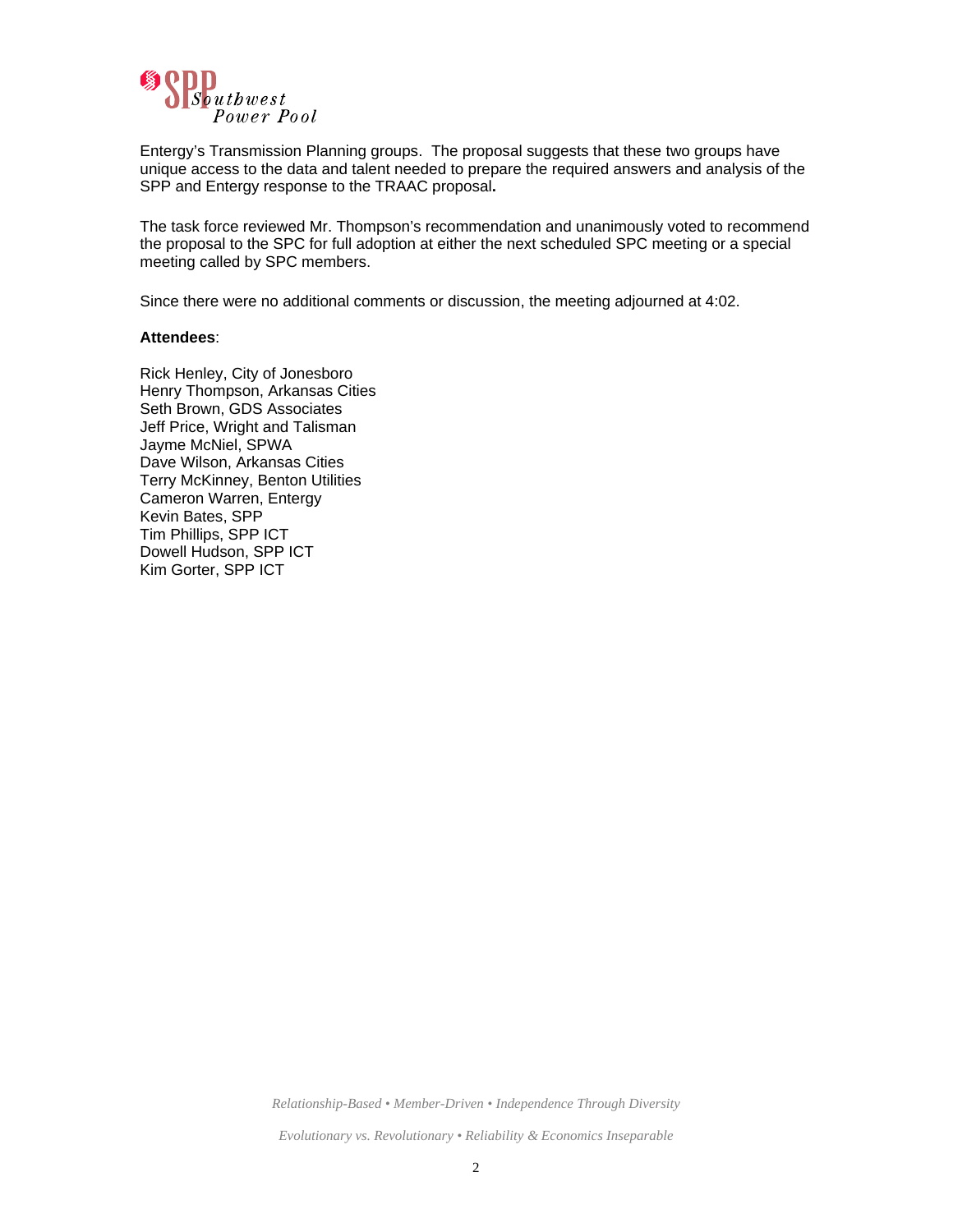$\overline{a}$ 

## **Entergy and SPP Response to October 6, 2009 Stakeholder Policy Committee Recommendation Adopting the "Proposal for the Development of the Transmission Request Advocacy Assistance and Coordination (TRAAC) Function"**

## **(February 3, 2010)**

The Operational Efficiency Task Force ("OETF") was originally formed in 2007 to address seams issues between Entergy and the Southwest Power Pool ("SPP") Regional Transmission Organization, including inconsistent load flow models, lack of synchronism in study and reservation procedures, identifying generation re-dispatch alternatives and unnecessary transactional costs for customers.<sup>[1](#page-2-0)</sup> The OETF was eventually suspended until the Stakeholder Policy Committee ("SPC") approved an action item on April 23, 2009, to authorize the OETF to address a "one stop shopping" proposal that had arisen in the context of current Entergy and SPP seams agreement negotiations. The OETF reconvened meetings on July 2, 2009, meeting regularly to develop a formal written proposal for the "one stop shopping" initiative, which, ultimately was developed using a phased approach. Specifically, the OETF proposed implementation of "one stop shopping" in two phases. Phase 1 would create a new function to assist customers that transact across the Entergy/SPP seam. Phase 2 would incorporate systematic changes in both the SPP and Entergy tariffs, processes, and software that would allow customers to make a single transmission service request ("TSR") and receive a single answer for transmission requests that crossed the Entergy/SPP border.

Consistent with the proposed Phase 1 of the OETF's approach, the "Proposal for the Development of the Transmission Request Advocacy and Assistance Coordination ("TRAAC") Function" ("TRAAC Phase 1 Proposal") was developed by the OETF and approved for recommendation to the SPC on September 18, 2009 [See OETF Recommendation to the ICT Stakeholder Policy Committee (issued September 18, 2009)] for the purpose of facilitating "an agreement between SPP and Entergy that authorizes the creation of an independent, customerfocused TRAAC function to enhance the ability of both SPP and Entergy stakeholders to understand the process for requesting transmission service on each party's system and to track any such requests." See TRAAC Phase 1 Proposal at 1. The SPC held an emergency conference call to consider the TRAAC Phase 1 Proposal on October 6, 2009, approving a motion to adopt the TRAAC Phase 1 Proposal. In accordance with the Independent Coordinator of Transmission ("ICT") procedures for acting on SPC motions, Entergy is hereby providing a response to the TRAAC Phase 1 Proposal, which describes Phase 1 of the TRAAC function. In addition, SPP is joining in this response due to the nature of the TRAAC Phase 1 Proposal and its potential impact on each organization.

As explained below, Entergy and SPP believe that additional discussion and development of the TRAAC Phase 1 Proposal is needed before a full analysis of the potential impact on each organization can be performed and a definitive response provided by both Entergy and SPP. To facilitate the development of the TRAAC Phase 1 Proposal such that it can be fully analyzed,

<span id="page-2-0"></span><sup>&</sup>lt;sup>1</sup> Stakeholder Policy Committee – Operating Efficiency Task Force; Entergy – SPP Seams Issues, draft 04-05-2007 (04/16/2007) (http://www.spp.org/publications/Operating%20inefficiencies.pdf).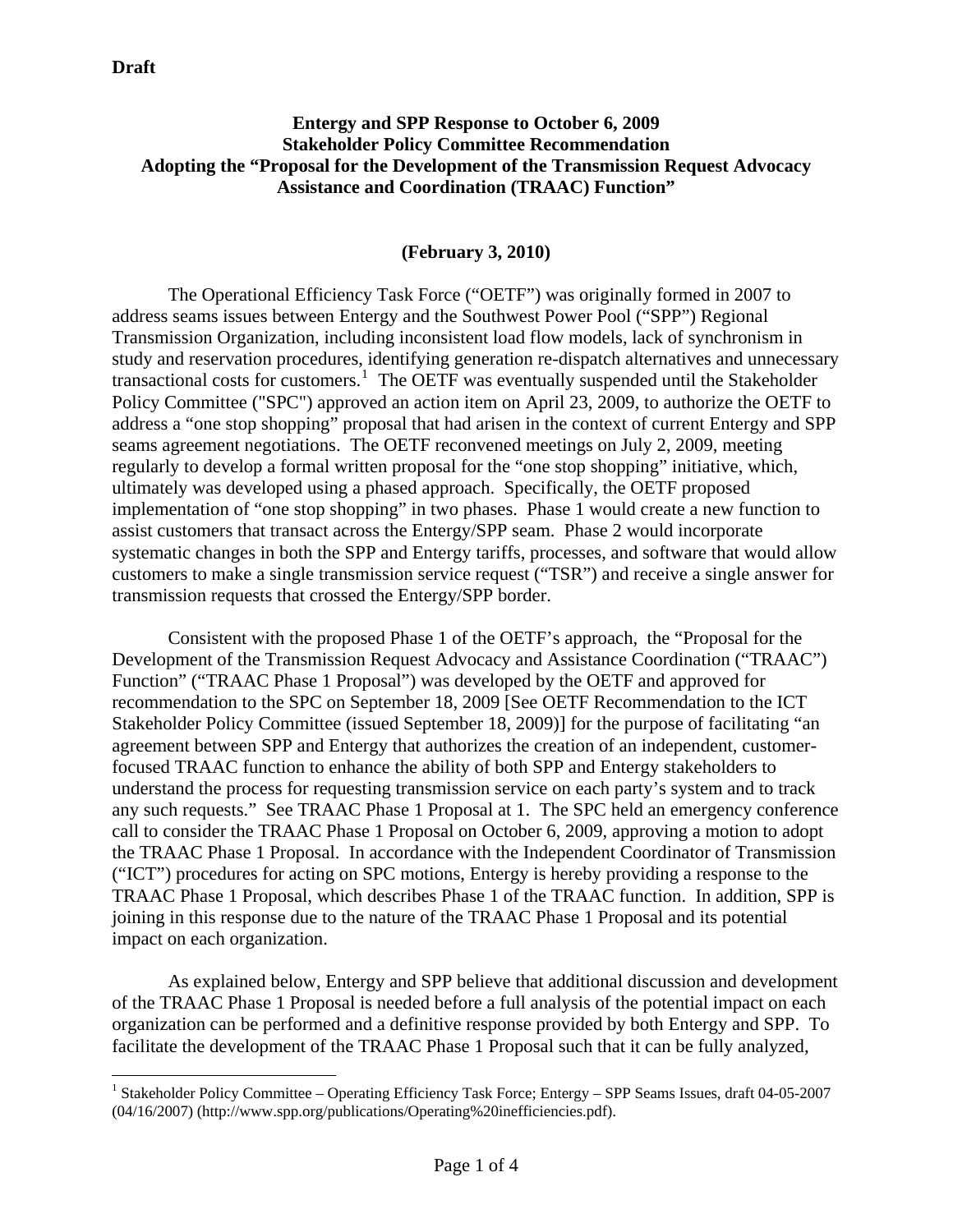# **Draft**

Entergy and SPP submit this request for additional information regarding the TRAAC Phase 1 Proposal as adopted by the SPC:

- 1. SPP and Entergy ask the SPC to supplement or modify the current TRAAC Phase 1 Proposal with additional information or proposals regarding
	- a. The proposed organizational structure of the TRAAC function as described in the TRAAC Phase 1 Proposal (including staffing, required funding, and an example of use);
	- b. The scope of authority granted to the TRAAC function;
	- c. Any new business practices or procedures that would be necessary for implementation of the TRAAC function (including the potential impact on existing business practices or procedures for both Entergy, the ICT, and SPP); and
	- d. Any limitations that are to be placed on the TRAAC function in performing its role.
- 2. The TRAAC Phase 1 Proposal appears to offer assistance and benefits analogous to those that would be received from a third-party consultant to a specific subset of Entergy and SPP transmission customers ("TCs"). Limiting the offer of assistance and benefits in this manner raises issues regarding compliance with the non-discrimination principles of the Open Access Transmission Tariff ("OATT") and the recoverability of funds expended in support of the Phase 1 of the TRAAC function. Accordingly, SPP and Entergy ask the SPC to consider the following:
	- a. How does the TRAAC Phase 1 Proposal consider these potential issues and the possibility that the TRAAC function (or something comparable) could be required across all Entergy and/or SPP seams to mitigate discrimination claims?
		- i. An analysis of the potential for preferential treatment of SPP/Entergy customers over internal SPP/Entergy customers or SPP/Entergy customers whose TSRs cross another SPP or Entergy seam as a result of the availability of the TRAAC function and its potential benefits should be provided along with the Recommendation.
		- ii. An analysis of the feasibility and cost of implementation of the TRAAC function to all SPP and Entergy customers is requested to ensure that the recommendation is appropriately evaluated.
	- b. Does the TRAAC Phase 1 Proposal consider the impact of these potential issues on the recoverability of funds expended?
		- i. A funding analysis is requested of Phase 1 of the TRAAC function. The potential for comparability issues to impact recovery of funds expended on implementation of the TRAAC Phase 1 Proposal should be considered in the above-requested funding analysis.
- 3. As there exists potential for additional modifications to Entergy's TSR processes because of the assessment of the current ICT arrangement, which terminates in November of 2010, SPP and Entergy request the SPC to identify if there are any changes to current SPP, Entergy, or ICT processes that will be required to implement the TRAAC Phase 1 Proposal. More specifically, the development of these competing initiatives would likely occur over the same or successive time periods, necessitating serial revisions to the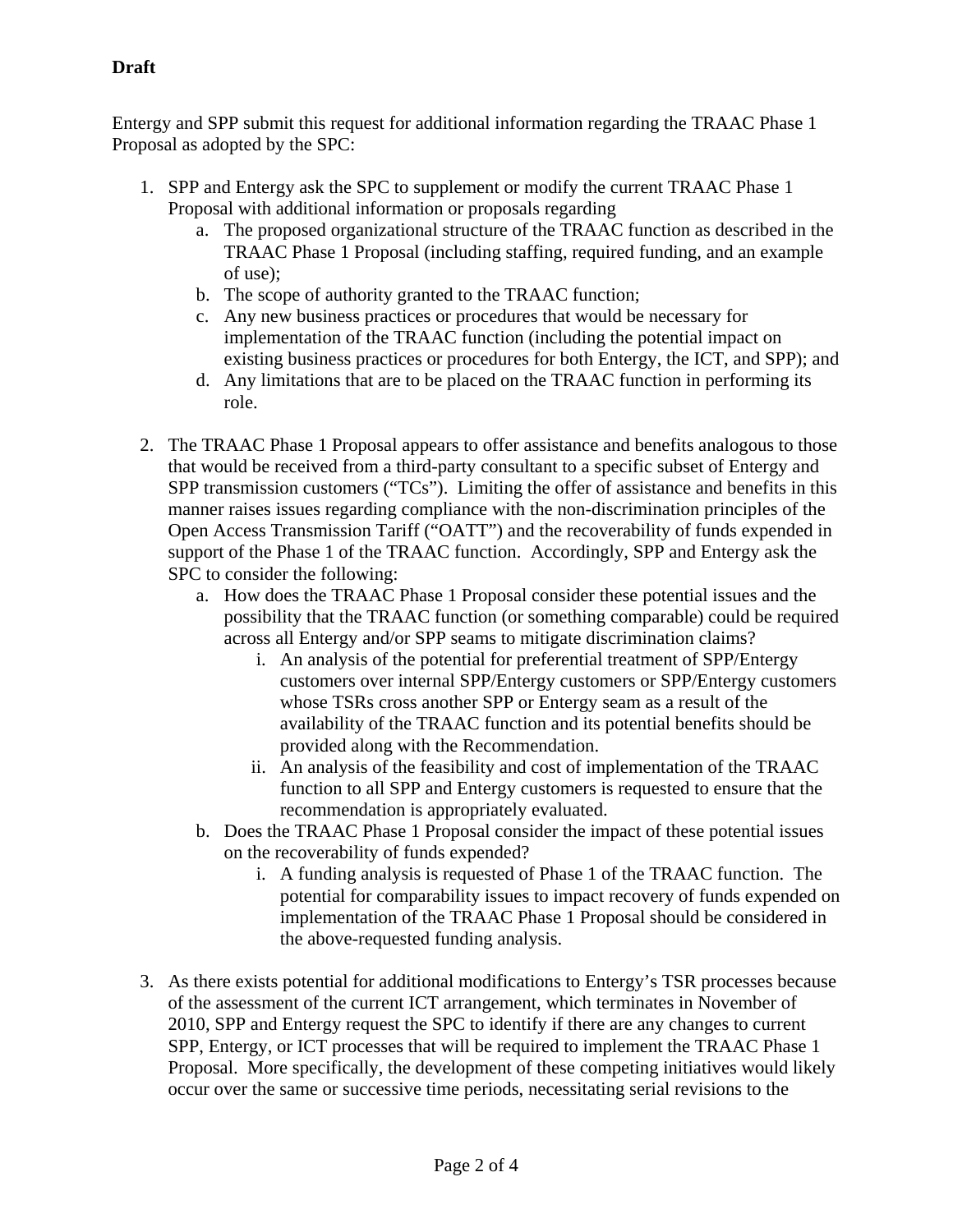Entergy, ICT, and SPP TSR processes. Such revisions to address simultaneous or successive initiatives and the continual state of flux into which such would cast the Entergy and SPP TSR processes will likely hinder (not facilitate) the ability of TCs to receive service. The identification of potential modifications to current SPP or Entergy processes should consider the potential for such competing modifications.

In addition, Entergy and SPP have identified issues and initiatives that may affect the implementation of the OETF's proposed Phase 2 of the "one stop shopping" initiative. Entergy and SPP request that the SPC give consideration to the current effort of the Entergy Regional State Committee to assess the following issues and initiatives relative to the expectations and development of Phase 2 of the TRAAC function and the overall "one stop shopping" initiative being considered for inclusion in the modification of the ICT function:

- 1. The Federal Energy Regulatory Commission ("FERC") issued an action item to the North American Energy Standards Board ("NAESB") regarding the coordination of TSRs across multiple systems. Specifically, in Order No. 890 ("Order 890") and its progeny, FERC required NAESB to develop standards and business practices to ensure that TSRs that cross multiple transmission systems are coordinated. It is unclear to Entergy and SPP if these requirements will be considered in the development and/or implementation of Phase 2 of the TRAAC function. Ultimately, Entergy and SPP will be required to coordinate TSRs across all systems impacted – not just SPP and Entergy – in various areas (from the request on OASIS through the commencement of service) including the queuing of TSRs, the processes for evaluating and responding to such TSRs, and the tendering of transmission service agreements. Therefore, we request that the SPC consider the potential impact of these prospective standards, which are much broader in scope than coordination between SPP and Entergy, on Phase 2 of the TRAAC function, its implementation, and its potential benefits.
- 2. It appears that Phase 2 of the TRAAC function will involve regulatory approvals as well as additional OATT and process modifications for both Entergy and SPP. It is important to note that these approvals and modifications would be required prior to implementation of the any Phase 2 functionality of the TRAAC function. When the potential for delays to the implementation of Phase 2 of the TRAAC function due to the need for regulatory approvals and OATT modifications are considered, it is clear that the timing of the implementation of the Phase 2 of the TRAAC function will likely coincide with or occur in close proximity to the implementation of seams agreement processes for Entergy and SPP and the potential modification of the ICT arrangement. The OATT and process modifications for implementation of the Phase 2 of the TRAAC function are different from those contemplated for the seams agreement and the potential modification of the ICT arrangement.

Potential modifications to the ICT arrangement are being vetted through the Entergy Regional State Committee and the scope of these modifications has not yet been determined. However, Entergy and SPP have been engaged in several months of negotiations, analyses, and development of processes necessary to execute and implement a comprehensive seams agreement as encouraged by the FERC in its September 22, 2006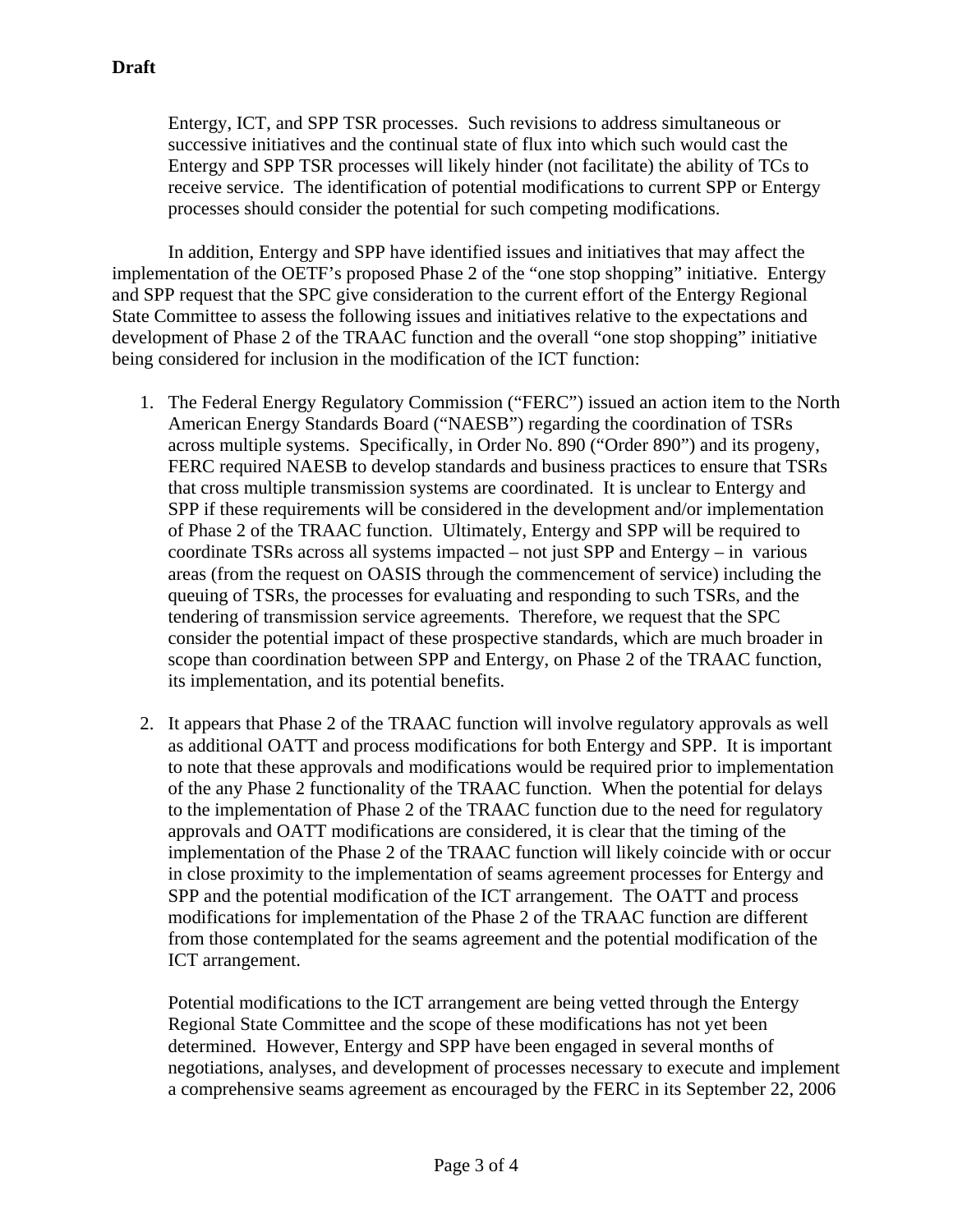Order and the Arkansas Public Service Commission in its Order No. 15 issued August 18, 2009. Entergy and SPP have not included the "one stop shopping" initiative in these seams agreement discussions at this time. Finally, it is important to note that SPP is currently analyzing its aggregate study process to streamline and enhance the efficiency of the SPP planning process. Thus, we request that the SPC include a proposed timeline for the implementation of Phase 2 of the TRAAC function, taking into account all prefatory actions such as potential OATT filings and concurrent initiatives as described above.

3. In addition to the assistance and benefits of the current TRAAC Phase 1 Proposal as described above, Phase 2 of the TRAAC function appears to offer additional, operational enhancements to a specific subset of Entergy and SPP TCs. Limiting these benefits and enhancements in this manner raises additional issues regarding compliance with the nondiscrimination principles of the OATT and the recoverability of funds expended in support of the Phase 2 of the TRAAC function. A funding analysis of the implementation of Phase 2 of the TRAAC function is requested. The potential for comparability issues to impact recovery of funds expended on implementation of both phases of the TRAAC function should be considered in the above-requested funding analysis.

# *Conclusion*

 In summary, Entergy and SPP cannot provide official positions on the TRAAC Phase 1 Proposal to the SPC until the above questions and issues have been addressed and the additional information necessary for evaluation of the TRAAC Phase 1 Proposal is received. SPP and Entergy recommend that a joint meeting of Entergy and SPP stakeholders be arranged to:

- 1. Clarify stakeholder expectations for the TRAAC Phase 1 Proposal;
- 2. Discuss the aforementioned issues, complications, and initiatives and their impact on the current TRAAC Phase 1 Proposal and Phase 2 of the TRAAC function, the entire "one stop shopping" initiative, including the efforts of the Entergy Regional State Committee; and
- 3. Discuss the provision or response of the OETF regarding the above requested information.